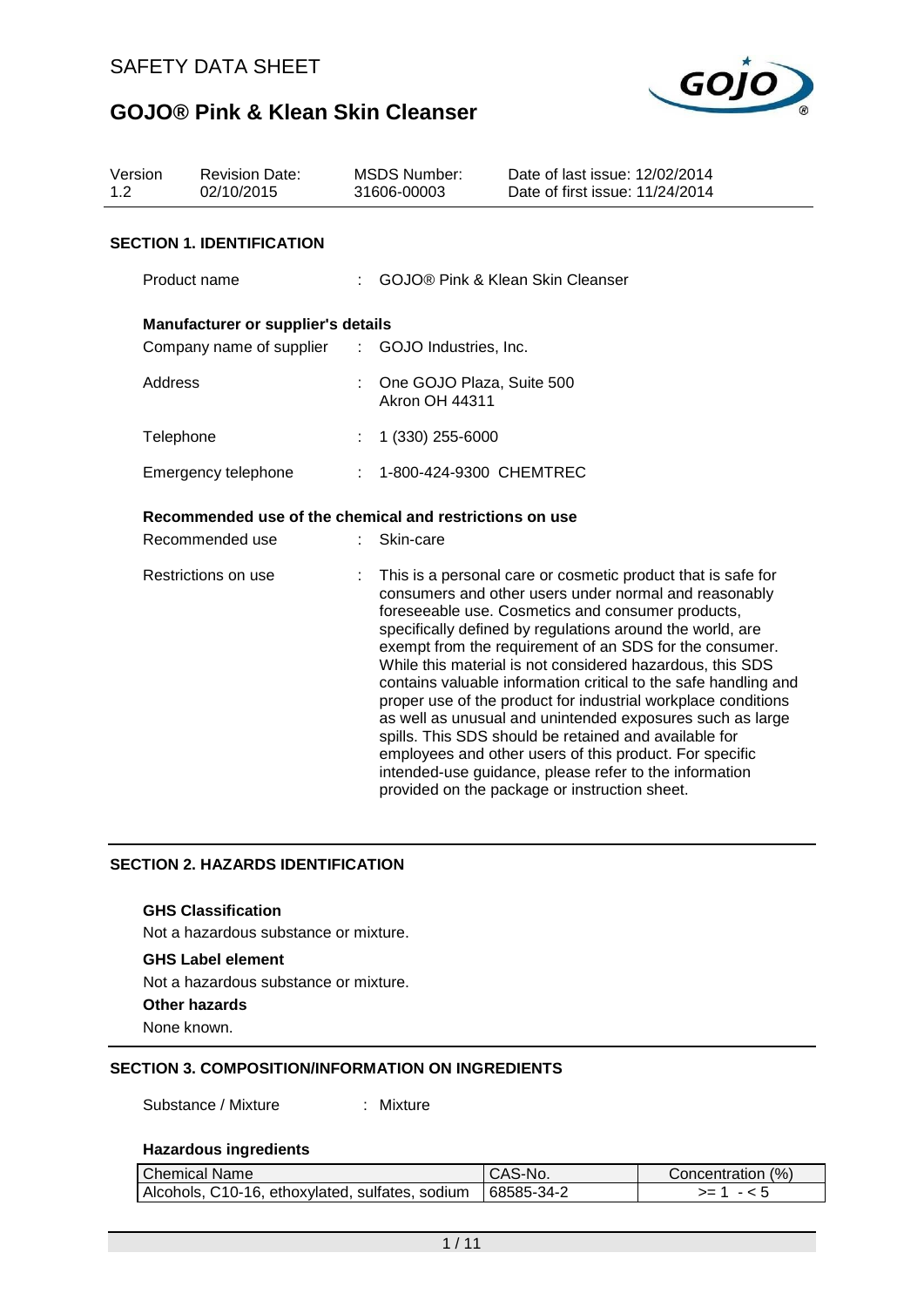

| Version<br>12 | <b>Revision Date:</b><br>02/10/2015 | MSDS Number:<br>31606-00003 | Date of last issue: 12/02/2014<br>Date of first issue: 11/24/2014 |            |
|---------------|-------------------------------------|-----------------------------|-------------------------------------------------------------------|------------|
| salts         |                                     |                             |                                                                   |            |
|               |                                     |                             |                                                                   | $>= 1 - 5$ |
|               | Cocoamidopropyl betaine             |                             | 61789-40-0                                                        |            |

#### **SECTION 4. FIRST AID MEASURES**

| If inhaled                                                        | : If inhaled, remove to fresh air.<br>Get medical attention if symptoms occur.                                            |
|-------------------------------------------------------------------|---------------------------------------------------------------------------------------------------------------------------|
| In case of skin contact                                           | : Wash with water and soap as a precaution.<br>Get medical attention if symptoms occur.                                   |
| In case of eye contact                                            | : Flush eyes with water as a precaution.<br>Get medical attention if irritation develops and persists.                    |
| If swallowed                                                      | : If swallowed, DO NOT induce vomiting.<br>Get medical attention if symptoms occur.<br>Rinse mouth thoroughly with water. |
| Most important symptoms<br>and effects, both acute and<br>delayed | : None known.                                                                                                             |
| Protection of first-aiders                                        | : No special precautions are necessary for first aid responders.                                                          |
| Notes to physician                                                | : Treat symptomatically and supportively.                                                                                 |

#### **SECTION 5. FIRE-FIGHTING MEASURES**

| Suitable extinguishing media : Water spray | Alcohol-resistant foam<br>Dry chemical<br>Carbon dioxide (CO2)                                                                                                                                                                                          |
|--------------------------------------------|---------------------------------------------------------------------------------------------------------------------------------------------------------------------------------------------------------------------------------------------------------|
| Unsuitable extinguishing<br>media          | : None known.                                                                                                                                                                                                                                           |
| Specific hazards during fire<br>fighting   | : Exposure to combustion products may be a hazard to health.                                                                                                                                                                                            |
| Hazardous combustion prod-<br>ucts         | : Sulfur oxides<br>Carbon oxides<br>Metal oxides<br>Chlorine compounds<br>Nitrogen oxides (NOx)                                                                                                                                                         |
| Specific extinguishing<br>methods          | : Use extinguishing measures that are appropriate to local<br>circumstances and the surrounding environment.<br>Use water spray to cool unopened containers.<br>Remove undamaged containers from fire area if it is safe to do<br>SO.<br>Evacuate area. |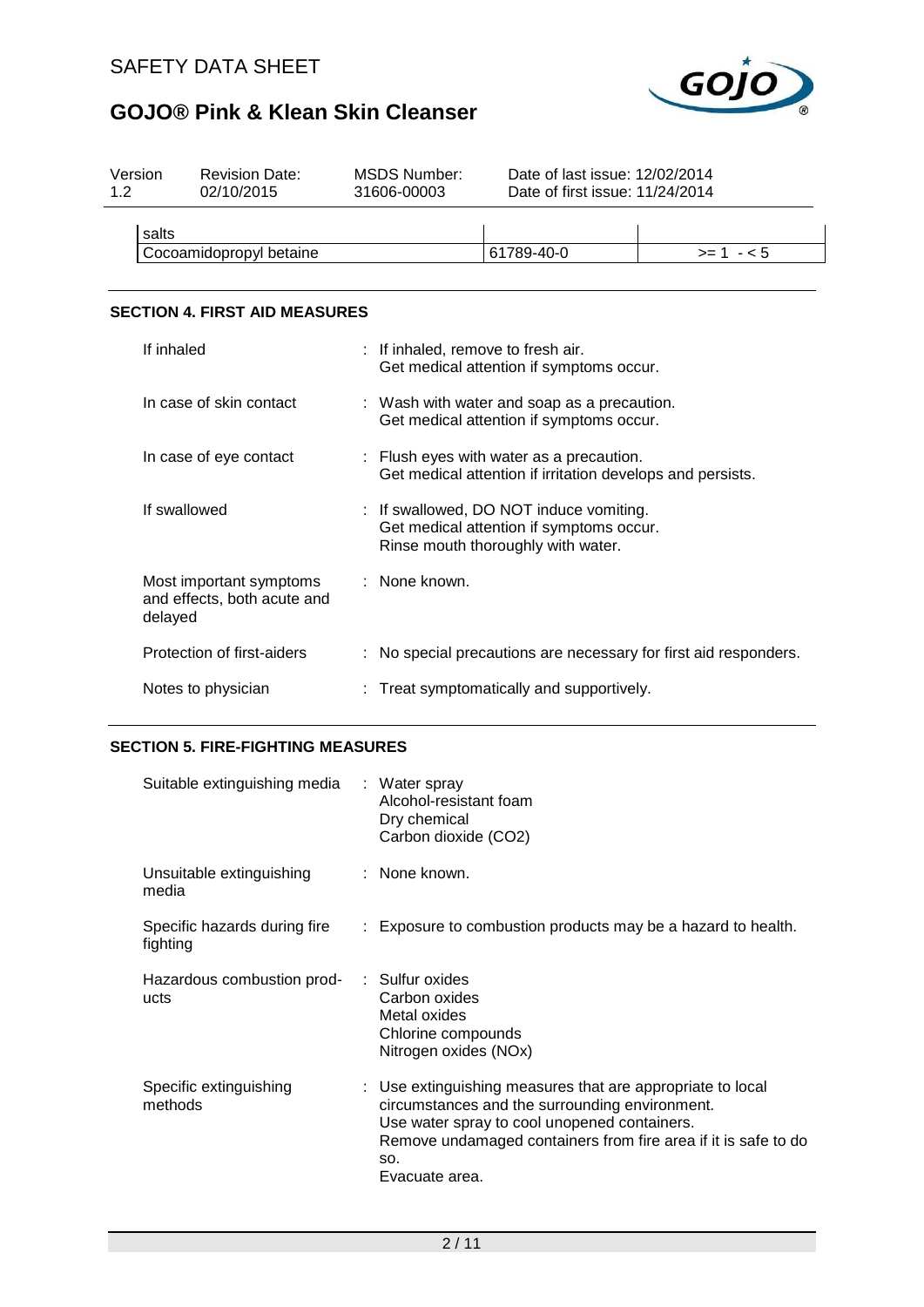

| Version<br>1.2                                    |  | <b>Revision Date:</b><br>02/10/2015                                       |                                                  | <b>MSDS Number:</b><br>31606-00003                          | Date of last issue: 12/02/2014<br>Date of first issue: 11/24/2014                                                                                                                                                                                                                                                                                                                                                                                                                                                                                                                                                                     |
|---------------------------------------------------|--|---------------------------------------------------------------------------|--------------------------------------------------|-------------------------------------------------------------|---------------------------------------------------------------------------------------------------------------------------------------------------------------------------------------------------------------------------------------------------------------------------------------------------------------------------------------------------------------------------------------------------------------------------------------------------------------------------------------------------------------------------------------------------------------------------------------------------------------------------------------|
| Special protective equipment<br>for fire-fighters |  | ÷                                                                         | necessary.<br>Use personal protective equipment. | Wear self-contained breathing apparatus for firefighting if |                                                                                                                                                                                                                                                                                                                                                                                                                                                                                                                                                                                                                                       |
|                                                   |  | <b>SECTION 6. ACCIDENTAL RELEASE MEASURES</b>                             |                                                  |                                                             |                                                                                                                                                                                                                                                                                                                                                                                                                                                                                                                                                                                                                                       |
|                                                   |  | Personal precautions,<br>protective equipment and<br>emergency procedures |                                                  | equipment recommendations.                                  | : Follow safe handling advice and personal protective                                                                                                                                                                                                                                                                                                                                                                                                                                                                                                                                                                                 |
|                                                   |  | Environmental precautions                                                 |                                                  | barriers).<br>cannot be contained.                          | Discharge into the environment must be avoided.<br>Prevent further leakage or spillage if safe to do so.<br>Prevent spreading over a wide area (e.g. by containment or oil<br>Retain and dispose of contaminated wash water.<br>Local authorities should be advised if significant spillages                                                                                                                                                                                                                                                                                                                                          |
|                                                   |  | Methods and materials for<br>containment and cleaning up                  | ÷                                                | container.<br>absorbent.                                    | Soak up with inert absorbent material.<br>For large spills, provide diking or other appropriate<br>containment to keep material from spreading. If diked material<br>can be pumped, store recovered material in appropriate<br>Clean up remaining materials from spill with suitable<br>Local or national regulations may apply to releases and<br>disposal of this material, as well as those materials and items<br>employed in the cleanup of releases. You will need to<br>determine which regulations are applicable.<br>Sections 13 and 15 of this SDS provide information regarding<br>certain local or national requirements. |

#### **SECTION 7. HANDLING AND STORAGE**

| <b>Technical measures</b>   | : See Engineering measures under EXPOSURE<br>CONTROLS/PERSONAL PROTECTION section.                                                                            |
|-----------------------------|---------------------------------------------------------------------------------------------------------------------------------------------------------------|
| Local/Total ventilation     | : Use only with adequate ventilation.                                                                                                                         |
| Advice on safe handling     | : Handle in accordance with good industrial hygiene and safety<br>practice.<br>Take care to prevent spills, waste and minimize release to the<br>environment. |
| Conditions for safe storage | : Keep in properly labeled containers.<br>Store in accordance with the particular national regulations.                                                       |
| Materials to avoid          | : Do not store with the following product types:<br>Strong oxidizing agents                                                                                   |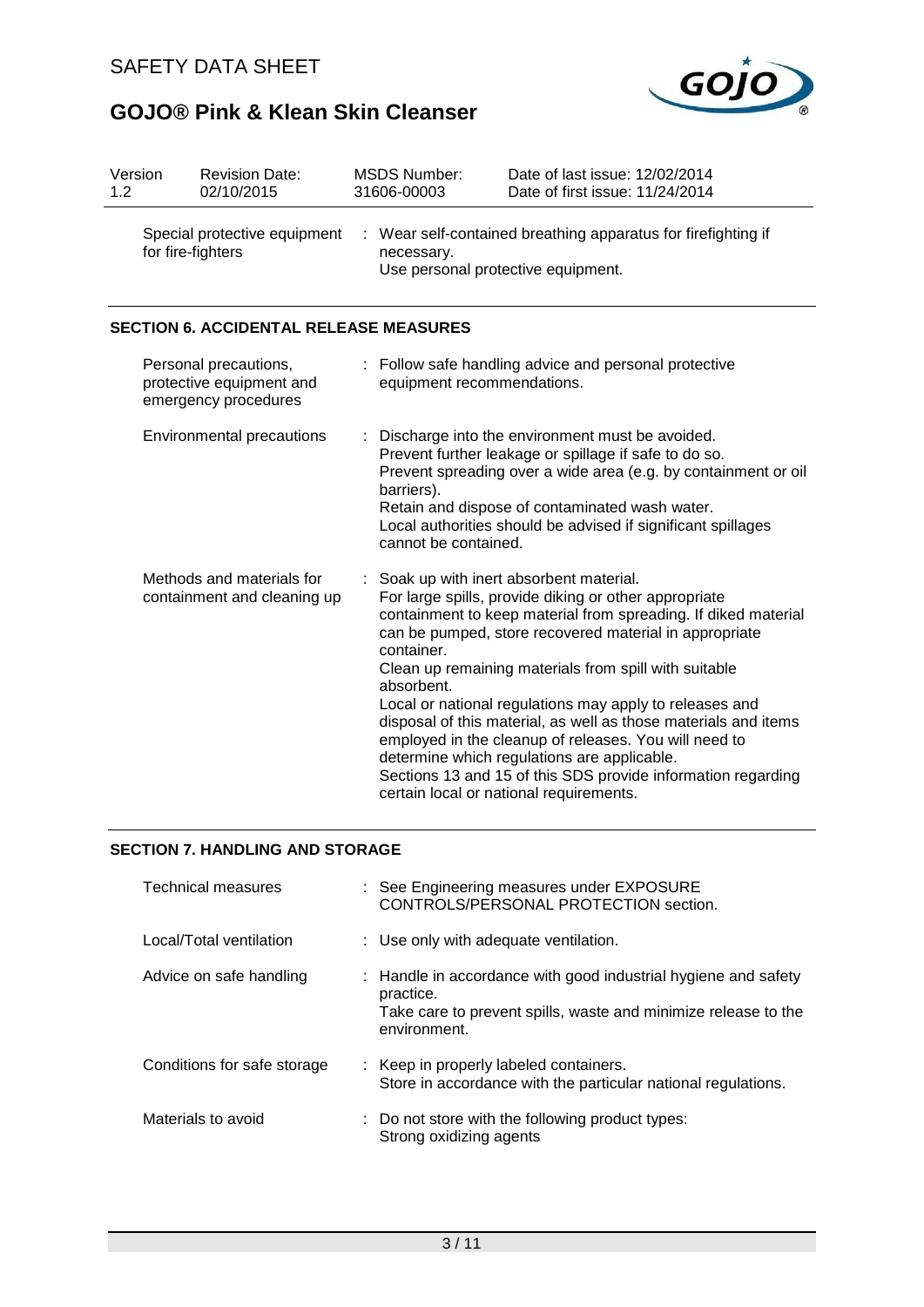

| Version | <b>Revision Date:</b> | MSDS Number: | Date of last issue: 12/02/2014  |
|---------|-----------------------|--------------|---------------------------------|
| 1.2     | 02/10/2015            | 31606-00003  | Date of first issue: 11/24/2014 |

#### **SECTION 8. EXPOSURE CONTROLS/PERSONAL PROTECTION**

#### **Ingredients with workplace control parameters**

Contains no substances with occupational exposure limit values.

#### **Hazardous components without workplace control parameters**

| Ingredients                    | CAS-No.    |
|--------------------------------|------------|
| Alcohols, C10-16, ethoxylated, | 68585-34-2 |
| sulfates, sodium salts         |            |
| Cocoamidopropyl betaine        | 61789-40-0 |

| <b>Engineering measures</b>   | : Ensure adequate ventilation, especially in confined areas.<br>Minimize workplace exposure concentrations.<br>Dust formation may be relevant in the processing of this<br>product. In addition to substance-specific OELs, general<br>limitations of concentrations of particulates in the air at<br>workplaces have to be considered in workplace risk<br>assessment. Relevant limits include: OSHA PEL for<br>Particulates Not Otherwise Regulated of 15 mg/m3 - total<br>dust, 5 mg/m3 - respirable fraction; and ACGIH TWA for<br>Particles (insoluble or poorly soluble) Not Otherwise<br>Specified of 3 mg/m3 - respirable particles, 10 mg/m3 -<br>inhalable particles. |
|-------------------------------|---------------------------------------------------------------------------------------------------------------------------------------------------------------------------------------------------------------------------------------------------------------------------------------------------------------------------------------------------------------------------------------------------------------------------------------------------------------------------------------------------------------------------------------------------------------------------------------------------------------------------------------------------------------------------------|
|                               |                                                                                                                                                                                                                                                                                                                                                                                                                                                                                                                                                                                                                                                                                 |
| Personal protective equipment |                                                                                                                                                                                                                                                                                                                                                                                                                                                                                                                                                                                                                                                                                 |
| Respiratory protection        | : General and local exhaust ventilation is recommended to<br>maintain vapor exposures below recommended limits. Where<br>concentrations are above recommended limits or are<br>unknown, appropriate respiratory protection should be worn.<br>Follow OSHA respirator regulations (29 CFR 1910.134) and<br>use NIOSH/MSHA approved respirators. Protection provided                                                                                                                                                                                                                                                                                                              |

| PUIJUW OSHA TESPITAJUI TEGUIALIOTIS (29 CFR 1910.134) AND      |
|----------------------------------------------------------------|
| use NIOSH/MSHA approved respirators. Protection provided       |
| by air purifying respirators against exposure to any           |
| hazardous chemical is limited. Use a positive pressure air     |
| supplied respirator if there is any potential for uncontrolled |
| release, exposure levels are unknown, or any other             |
| circumstance where air purifying respirators may not provide   |
| adequate protection.                                           |
|                                                                |

Hand protection

| Remarks                  | : Wash hands before breaks and at the end of workday.                                                                                                                                   |
|--------------------------|-----------------------------------------------------------------------------------------------------------------------------------------------------------------------------------------|
| Eye protection           | : Wear the following personal protective equipment:<br>Safety glasses                                                                                                                   |
| Skin and body protection | : Skin should be washed after contact.                                                                                                                                                  |
| Hygiene measures         | : Ensure that eye flushing systems and safety showers are<br>located close to the working place.<br>When using do not eat, drink or smoke.<br>Wash contaminated clothing before re-use. |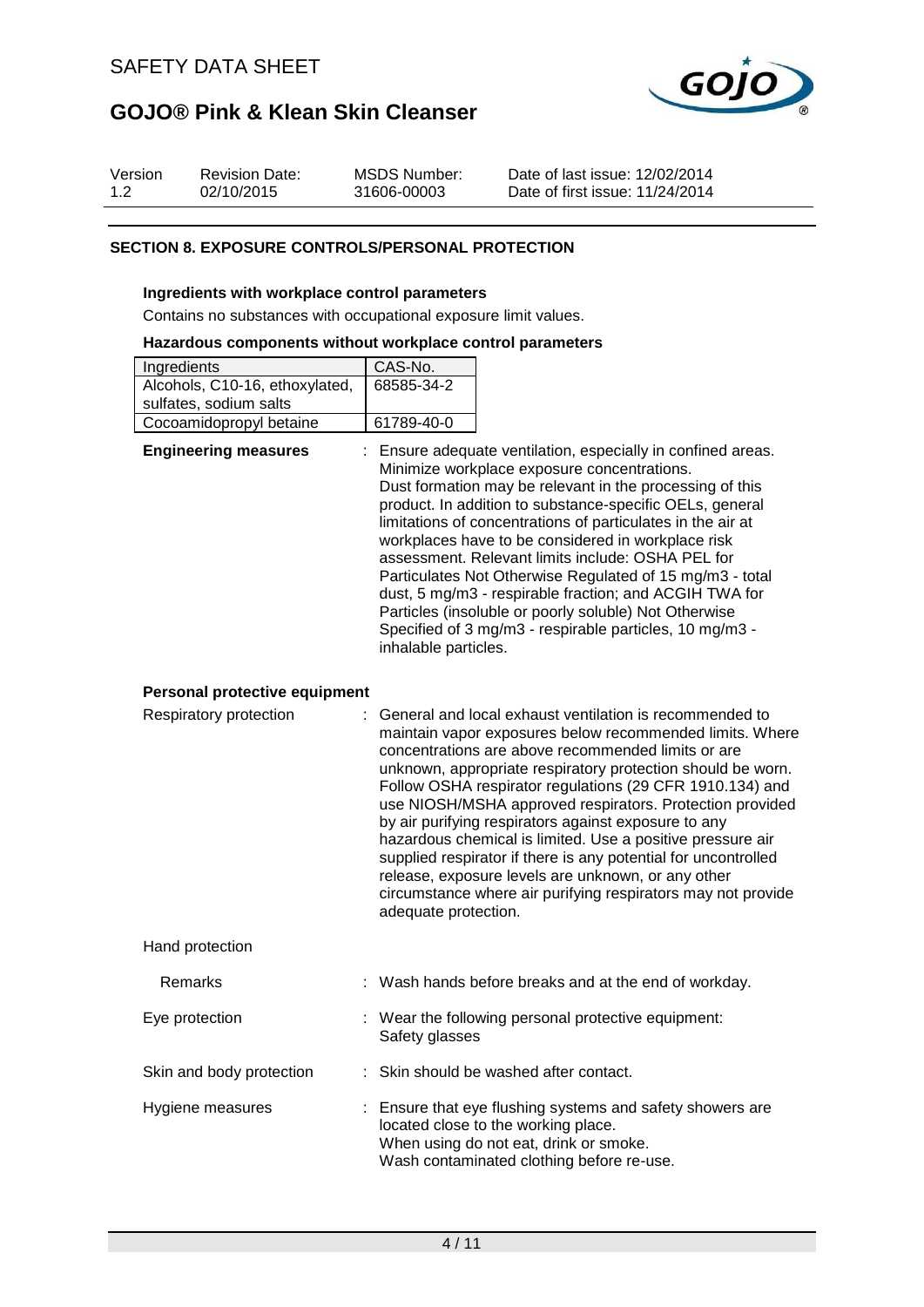

| Version<br>1.2 | <b>Revision Date:</b><br>02/10/2015                |    | <b>MSDS Number:</b><br>31606-00003 | Date of last issue: 12/02/2014<br>Date of first issue: 11/24/2014 |
|----------------|----------------------------------------------------|----|------------------------------------|-------------------------------------------------------------------|
|                | <b>SECTION 9. PHYSICAL AND CHEMICAL PROPERTIES</b> |    |                                    |                                                                   |
|                | Appearance                                         |    | : liquid                           |                                                                   |
| Color          |                                                    |    | : opalescent, pink                 |                                                                   |
| Odor           |                                                    |    | : floral                           |                                                                   |
|                | Odor Threshold                                     |    | : No data available                |                                                                   |
| pH             |                                                    |    | $: 4.8 - 6.2$                      |                                                                   |
|                | Melting point/freezing point                       |    | : No data available                |                                                                   |
|                | Solidification / Setting point                     |    | 2.9 °C                             |                                                                   |
| range          | Initial boiling point and boiling                  |    | : $97.00 °C$                       |                                                                   |
|                | Flash point                                        |    | >100 °C                            |                                                                   |
|                | Evaporation rate                                   |    | : No data available                |                                                                   |
|                | Flammability (solid, gas)                          |    | : Not applicable                   |                                                                   |
|                | Upper explosion limit                              |    | : No data available                |                                                                   |
|                | Lower explosion limit                              |    | : No data available                |                                                                   |
|                | Vapor pressure                                     |    | No data available                  |                                                                   |
|                | Relative vapor density                             |    | No data available                  |                                                                   |
| Density        |                                                    | t. | $1.00$ g/cm $3$                    |                                                                   |
|                | Solubility(ies)<br>Water solubility                | t. | soluble                            |                                                                   |
|                | Partition coefficient: n-<br>octanol/water         | t. | Not applicable                     |                                                                   |
|                | Autoignition temperature                           |    | No data available                  |                                                                   |
|                | Decomposition temperature                          |    |                                    | The substance or mixture is not classified self-reactive.         |
| Viscosity      | Viscosity, kinematic                               |    | : $3,000 - 16,000$ mm2/s (20 °C)   |                                                                   |
|                | <b>Explosive properties</b>                        |    | Not explosive                      |                                                                   |
|                | Oxidizing properties                               | ÷. |                                    | The substance or mixture is not classified as oxidizing.          |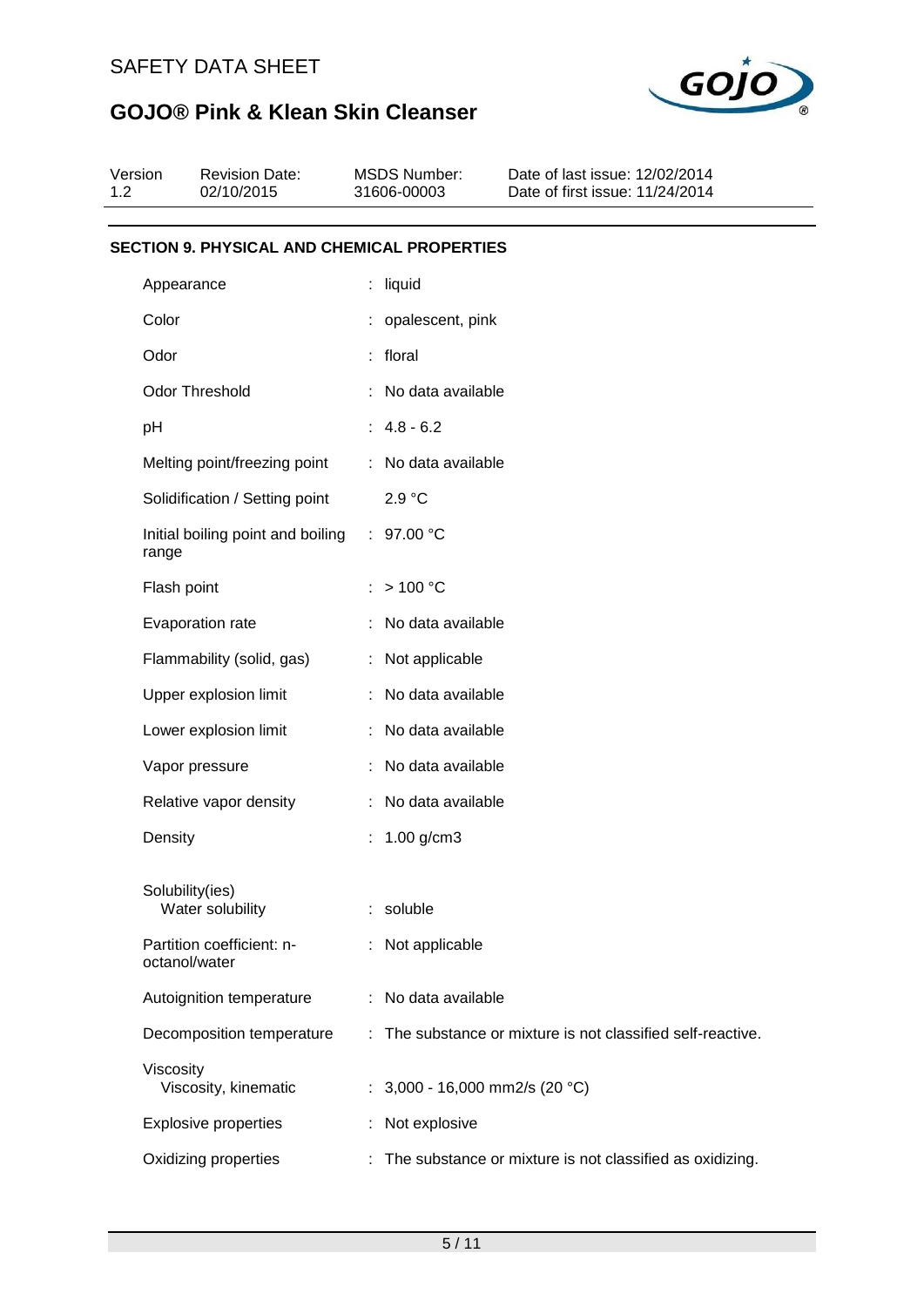

| Version<br>1.2 |                                                        | <b>Revision Date:</b><br>02/10/2015                                                                                 | <b>MSDS Number:</b><br>31606-00003                                           | Date of last issue: 12/02/2014<br>Date of first issue: 11/24/2014                                         |
|----------------|--------------------------------------------------------|---------------------------------------------------------------------------------------------------------------------|------------------------------------------------------------------------------|-----------------------------------------------------------------------------------------------------------|
|                |                                                        | <b>SECTION 10. STABILITY AND REACTIVITY</b>                                                                         |                                                                              |                                                                                                           |
|                | Reactivity                                             |                                                                                                                     |                                                                              | : Not classified as a reactivity hazard.                                                                  |
|                |                                                        | Chemical stability                                                                                                  | Stable under normal conditions.                                              |                                                                                                           |
|                | tions                                                  | Possibility of hazardous reac-                                                                                      |                                                                              | : Can react with strong oxidizing agents.                                                                 |
|                |                                                        | Conditions to avoid                                                                                                 | : None known.                                                                |                                                                                                           |
|                |                                                        | Incompatible materials                                                                                              | : Oxidizing agents                                                           |                                                                                                           |
|                | products                                               | Hazardous decomposition                                                                                             |                                                                              | : No hazardous decomposition products are known.                                                          |
|                |                                                        | <b>SECTION 11. TOXICOLOGICAL INFORMATION</b>                                                                        |                                                                              |                                                                                                           |
|                | Inhalation<br>Skin contact<br>Ingestion<br>Eye contact | Information on likely routes of exposure<br><b>Acute toxicity</b><br>Not classified based on available information. |                                                                              |                                                                                                           |
|                | <b>Product:</b>                                        |                                                                                                                     |                                                                              |                                                                                                           |
|                |                                                        | Acute oral toxicity                                                                                                 | Method: Calculation method                                                   | : Acute toxicity estimate: $> 5,000$ mg/kg                                                                |
|                | Ingredients:                                           | Alcohols, C10-16, ethoxylated, sulfates, sodium salts:<br>Acute oral toxicity<br>Cocoamidopropyl betaine:           | LD50 (Rat): > 2,000 mg/kg<br>toxicity                                        | Assessment: The substance or mixture has no acute oral                                                    |
|                |                                                        | Acute oral toxicity                                                                                                 | : LD50: $> 5,000$ mg/kg<br>Method: OECD Test Guideline 401                   | Remarks: Based on data from similar materials                                                             |
|                |                                                        | Acute dermal toxicity                                                                                               | : LD50 (Rat): $> 2,000$ mg/kg<br>Method: OECD Test Guideline 402<br>toxicity | Assessment: The substance or mixture has no acute dermal<br>Remarks: Based on data from similar materials |
|                |                                                        | <b>Skin corrosion/irritation</b>                                                                                    |                                                                              |                                                                                                           |

Not classified based on available information.

#### **Product:**

Result: No skin irritation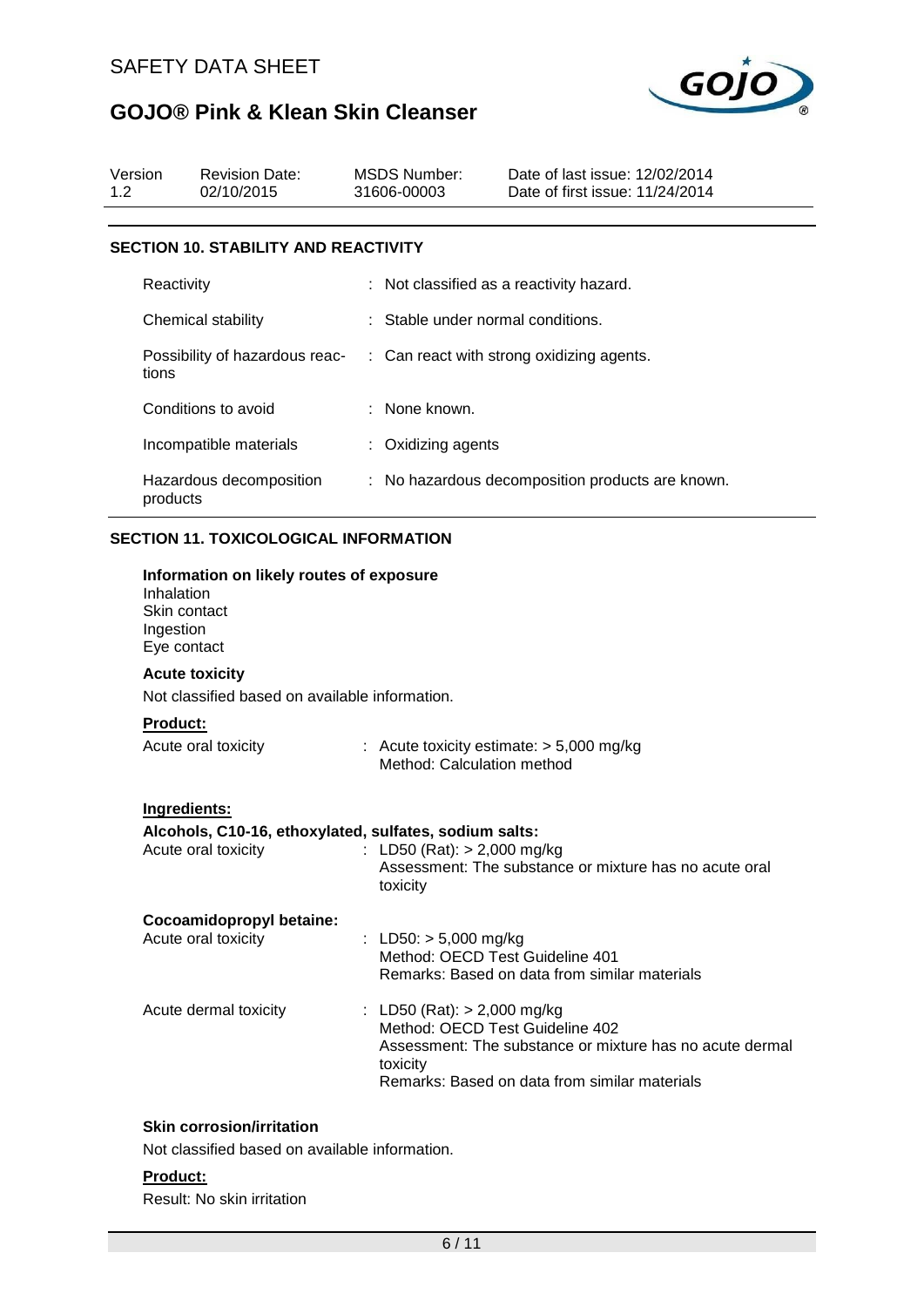

| Version | <b>Revision Date:</b> | MSDS Number: |
|---------|-----------------------|--------------|
| 1.2     | 02/10/2015            | 31606-00003  |

Date of last issue: 12/02/2014 Date of first issue: 11/24/2014

#### **Ingredients:**

**Alcohols, C10-16, ethoxylated, sulfates, sodium salts:** Result: Skin irritation

#### **Serious eye damage/eye irritation**

Not classified based on available information.

#### **Product:**

Result: No eye irritation

#### **Ingredients:**

**Alcohols, C10-16, ethoxylated, sulfates, sodium salts:** Result: Irreversible effects on the eye

#### **Cocoamidopropyl betaine:**

Species: Rabbit Result: Irreversible effects on the eye Method: OECD Test Guideline 405 Remarks: Based on data from similar materials

#### **Respiratory or skin sensitization**

Skin sensitization: Not classified based on available information. Respiratory sensitization: Not classified based on available information.

#### **Product:**

Assessment: Does not cause skin sensitization.

#### **Ingredients:**

#### **Cocoamidopropyl betaine:**

Test Type: Maximization Test (GPMT) Routes of exposure: Skin contact Species: Guinea pig Result: negative Remarks: Based on data from similar materials

#### **Germ cell mutagenicity**

Not classified based on available information.

#### **Ingredients:**

#### **Cocoamidopropyl betaine:**

| Genotoxicity in vitro | : Test Type: Bacterial reverse mutation assay (AMES)<br>Method: OECD Test Guideline 471<br>Result: negative<br>Remarks: Based on data from similar materials |
|-----------------------|--------------------------------------------------------------------------------------------------------------------------------------------------------------|
| Genotoxicity in vivo  | : Test Type: Mammalian erythrocyte micronucleus test (in vivo<br>cytogenetic assay)<br>Species: Mouse<br>Application Route: Ingestion<br>Result: negative    |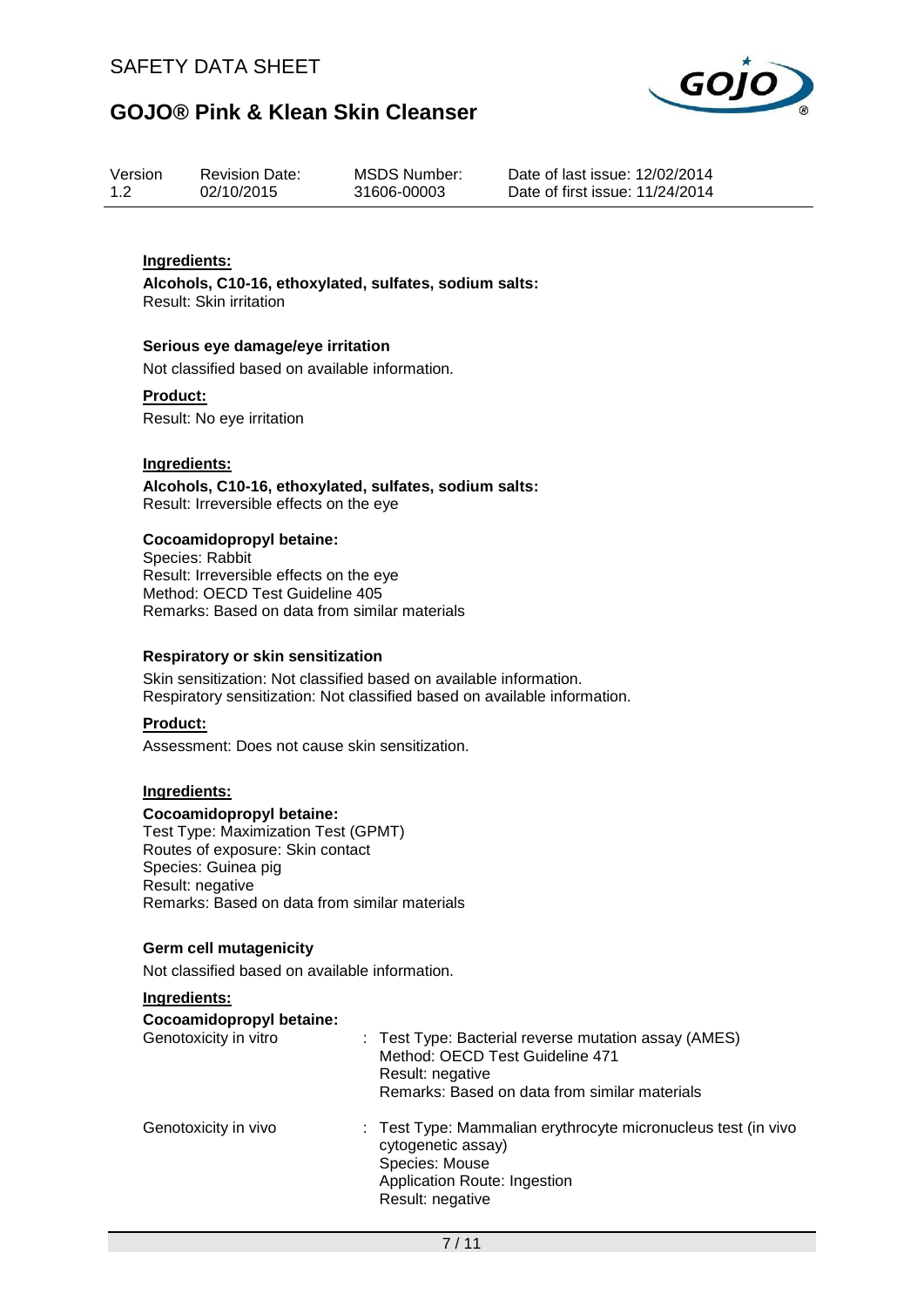

| Version<br>1.2 |                                                                                                                                                                     | <b>Revision Date:</b><br>02/10/2015                                                                                                                                                     | <b>MSDS Number:</b><br>31606-00003 |  | Date of last issue: 12/02/2014<br>Date of first issue: 11/24/2014                                                                                         |
|----------------|---------------------------------------------------------------------------------------------------------------------------------------------------------------------|-----------------------------------------------------------------------------------------------------------------------------------------------------------------------------------------|------------------------------------|--|-----------------------------------------------------------------------------------------------------------------------------------------------------------|
|                |                                                                                                                                                                     |                                                                                                                                                                                         |                                    |  | Remarks: Based on data from similar materials                                                                                                             |
|                |                                                                                                                                                                     | Carcinogenicity                                                                                                                                                                         |                                    |  |                                                                                                                                                           |
|                |                                                                                                                                                                     | Not classified based on available information.                                                                                                                                          |                                    |  |                                                                                                                                                           |
|                | <b>IARC</b>                                                                                                                                                         |                                                                                                                                                                                         | human carcinogen by IARC.          |  | No ingredient of this product present at levels greater than or<br>equal to 0.1% is identified as probable, possible or confirmed                         |
|                | <b>OSHA</b><br>No ingredient of this product present at levels greater than or<br>equal to 0.1% is identified as a carcinogen or potential carcino-<br>gen by OSHA. |                                                                                                                                                                                         |                                    |  |                                                                                                                                                           |
|                | <b>NTP</b>                                                                                                                                                          |                                                                                                                                                                                         | by NTP.                            |  | No ingredient of this product present at levels greater than or<br>equal to 0.1% is identified as a known or anticipated carcinogen                       |
|                | Ingredients:                                                                                                                                                        | <b>Reproductive toxicity</b><br>Not classified based on available information.<br>Cocoamidopropyl betaine:<br>Effects on fetal development                                              | Species: Rat<br>Result: negative   |  | : Test Type: Embryo-fetal development<br>Application Route: Ingestion<br>Method: OECD Test Guideline 414<br>Remarks: Based on data from similar materials |
|                |                                                                                                                                                                     | <b>STOT-single exposure</b>                                                                                                                                                             |                                    |  |                                                                                                                                                           |
|                |                                                                                                                                                                     | Not classified based on available information.                                                                                                                                          |                                    |  |                                                                                                                                                           |
|                | <b>STOT-repeated exposure</b>                                                                                                                                       |                                                                                                                                                                                         |                                    |  |                                                                                                                                                           |
|                | Not classified based on available information.                                                                                                                      |                                                                                                                                                                                         |                                    |  |                                                                                                                                                           |
|                | <b>Repeated dose toxicity</b>                                                                                                                                       |                                                                                                                                                                                         |                                    |  |                                                                                                                                                           |
|                | Ingredients:                                                                                                                                                        |                                                                                                                                                                                         |                                    |  |                                                                                                                                                           |
|                | Species: Rat                                                                                                                                                        | Cocoamidopropyl betaine:<br>NOAEL: 250 mg/kg<br>Application Route: Ingestion<br>Exposure time: 90 d<br>Method: OECD Test Guideline 408<br>Remarks: Based on data from similar materials |                                    |  |                                                                                                                                                           |

#### **Aspiration toxicity**

Not classified based on available information.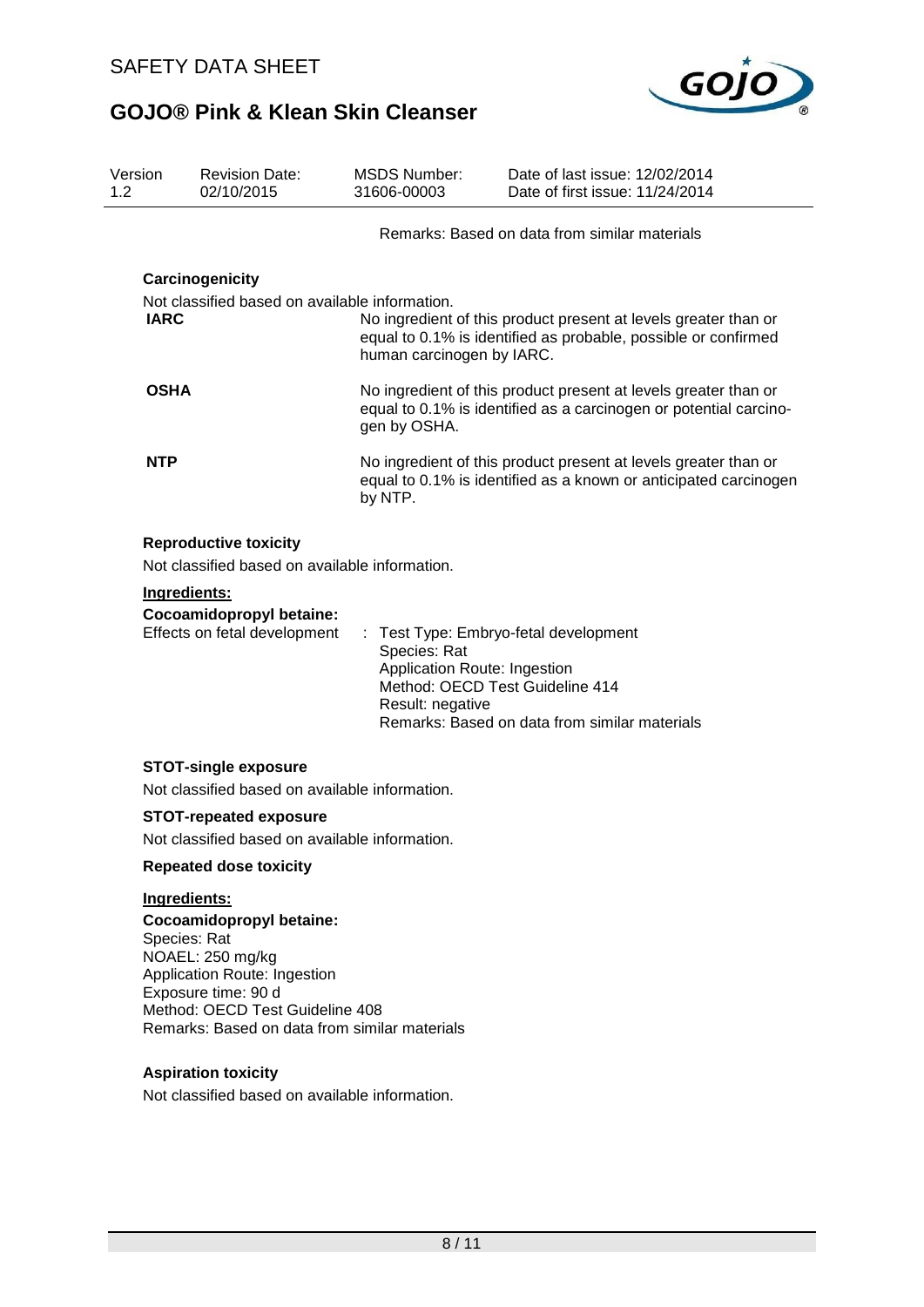

| Version<br>1.2 | <b>Revision Date:</b><br>02/10/2015                    | <b>MSDS Number:</b><br>31606-00003                                                | Date of last issue: 12/02/2014<br>Date of first issue: 11/24/2014                |
|----------------|--------------------------------------------------------|-----------------------------------------------------------------------------------|----------------------------------------------------------------------------------|
|                | <b>SECTION 12. ECOLOGICAL INFORMATION</b>              |                                                                                   |                                                                                  |
|                | <b>Ecotoxicity</b>                                     |                                                                                   |                                                                                  |
|                | Ingredients:                                           |                                                                                   |                                                                                  |
|                | Cocoamidopropyl betaine:<br>Toxicity to fish           | : LC50: $> 1 - 10$ mg/l<br>Exposure time: 96 h<br>Method: ISO 7346/2              | Remarks: Based on data from similar materials                                    |
|                | Toxicity to bacteria                                   | : EC50: $> 100$ mg/l                                                              | Method: OECD Test Guideline 209<br>Remarks: Based on data from similar materials |
|                | <b>Persistence and degradability</b>                   |                                                                                   |                                                                                  |
|                | <b>Product:</b>                                        |                                                                                   |                                                                                  |
|                | Biodegradability                                       | : Result: Biodegradable                                                           |                                                                                  |
|                | Ingredients:                                           |                                                                                   |                                                                                  |
|                | Alcohols, C10-16, ethoxylated, sulfates, sodium salts: |                                                                                   |                                                                                  |
|                | Biodegradability                                       | : Result: Readily biodegradable.                                                  |                                                                                  |
|                | Cocoamidopropyl betaine:<br>Biodegradability           | : Result: Readily biodegradable.<br>Biodegradation: > 60 %<br>Exposure time: 28 d | Method: OECD Test Guideline 301<br>Remarks: Based on data from similar materials |
|                | <b>Bioaccumulative potential</b>                       |                                                                                   |                                                                                  |
|                | No data available                                      |                                                                                   |                                                                                  |
|                | <b>Mobility in soil</b><br>No data available           |                                                                                   |                                                                                  |
|                | Other adverse effects<br>No data available             |                                                                                   |                                                                                  |

#### **SECTION 13. DISPOSAL CONSIDERATIONS**

| <b>Disposal methods</b><br>Waste from residues | : Dispose of in accordance with local regulations.                                                                                   |
|------------------------------------------------|--------------------------------------------------------------------------------------------------------------------------------------|
| Contaminated packaging                         | : Dispose of as unused product.<br>Empty containers should be taken to an approved waste<br>handling site for recycling or disposal. |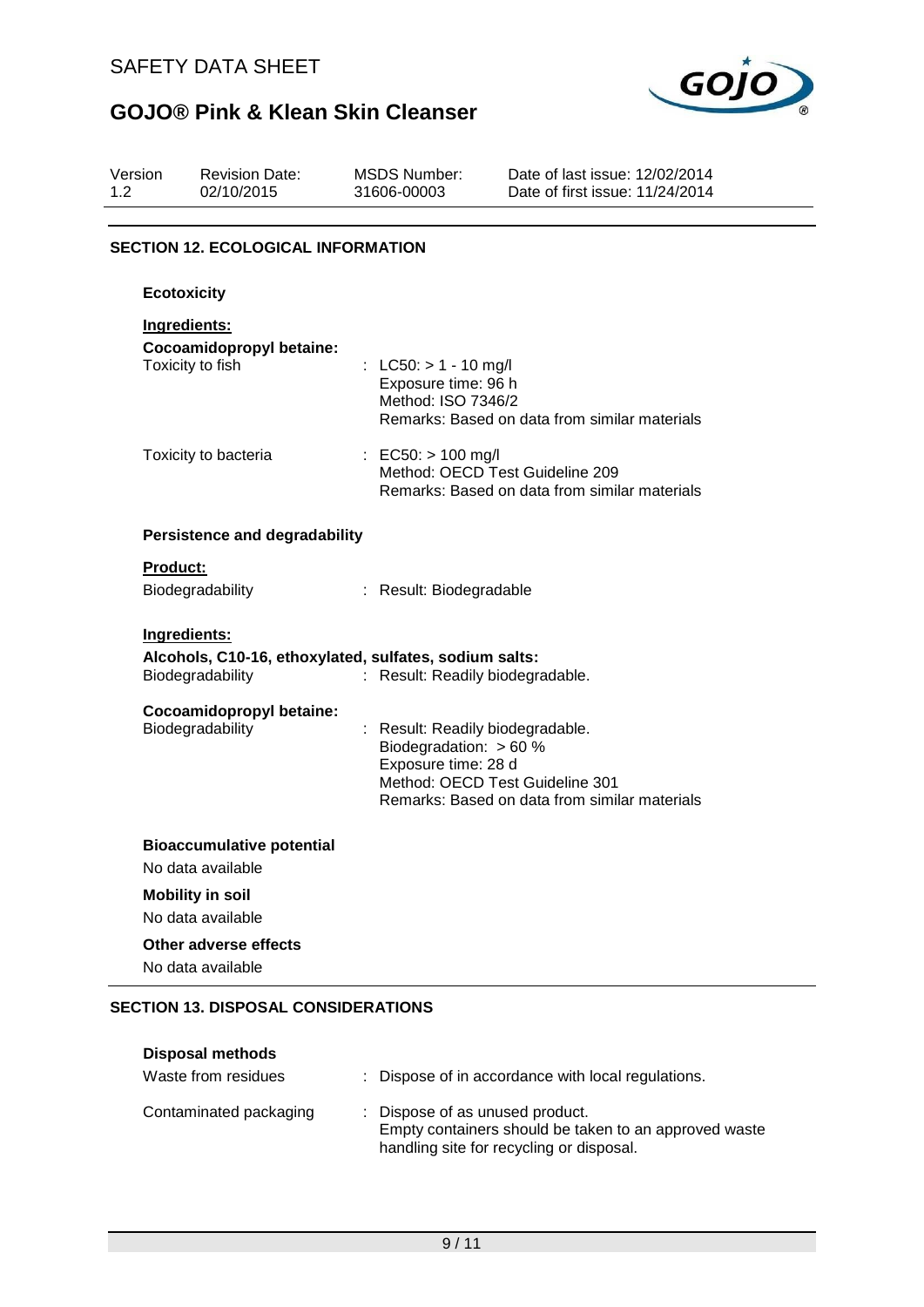

| Version | <b>Revision Date:</b> | MSDS Number: | Date of last issue: 12/02/2014  |
|---------|-----------------------|--------------|---------------------------------|
| 1.2     | 02/10/2015            | 31606-00003  | Date of first issue: 11/24/2014 |

#### **SECTION 14. TRANSPORT INFORMATION**

#### **International Regulation**

**UNRTDG**

Not regulated as a dangerous good

**IATA-DGR** Not regulated as a dangerous good

#### **IMDG-Code**

Not regulated as a dangerous good

**Transport in bulk according to Annex II of MARPOL 73/78 and the IBC Code** Not applicable for product as supplied.

#### **Domestic regulation**

**49 CFR** Not regulated as a dangerous good

#### **SECTION 15. REGULATORY INFORMATION**

#### **EPCRA - Emergency Planning and Community Right-to-Know**

#### **CERCLA Reportable Quantity**

This material does not contain any components with a CERCLA RQ.

#### **SARA 304 Extremely Hazardous Substances Reportable Quantity**

This material does not contain any components with a section 304 EHS RQ.

| SARA 311/312 Hazards | : No SARA Hazards                                                                                                                                                                         |
|----------------------|-------------------------------------------------------------------------------------------------------------------------------------------------------------------------------------------|
| <b>SARA 302</b>      | : No chemicals in this material are subject to the reporting<br>requirements of SARA Title III, Section 302.                                                                              |
| <b>SARA 313</b>      | : This material does not contain any chemical components with<br>known CAS numbers that exceed the threshold (De Minimis)<br>reporting levels established by SARA Title III, Section 313. |

#### **US State Regulations**

#### **Pennsylvania Right To Know**

| 7732-18-5  | 70 - 90 %   |
|------------|-------------|
| 68585-34-2 | $1 - 5%$    |
| 7647-14-5  | $1 - 5 \%$  |
|            |             |
| 7732-18-5  | $70 - 90 %$ |
| 68585-34-2 | $1 - 5%$    |
| 7647-14-5  | $1 - 5\%$   |
| 61789-40-0 | $1 - 5\%$   |
|            |             |